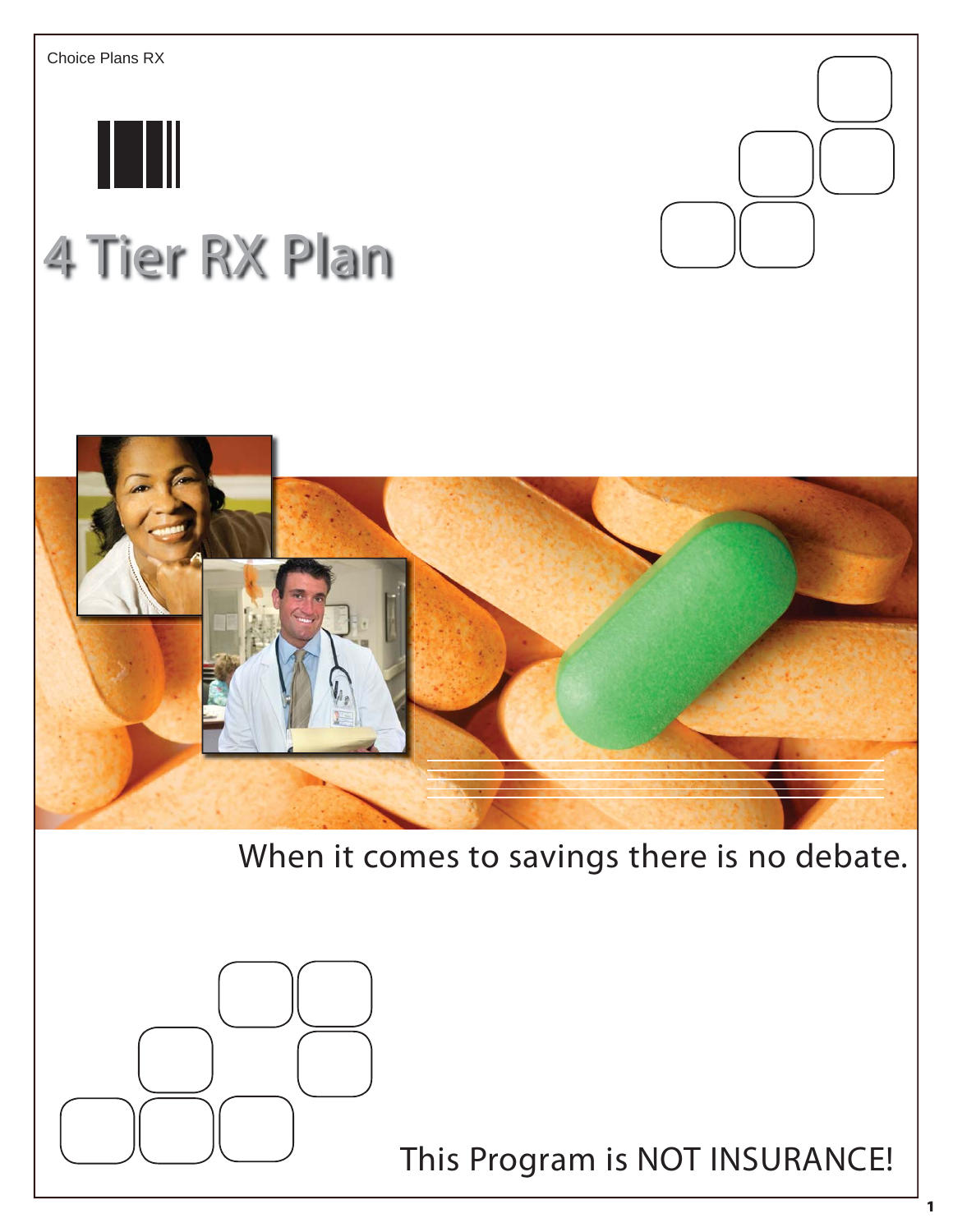The 4 Tier Drug Program was designed to assist members in reducing the burdensome expense of<br>prescription drug medications. Upon enrollment into the program, members will receive a comprehe<br>listing of preferred drugs to as prescription drug medications. Upon enrollment into the program, members will receive a comprehensive listing of preferred drugs to assist them in managing their prescription expenses.

The 4 Tier Drug Program identifies the factors that impact cost and quality of prescription mediations and offers access to an effective pharmacy benefit management team and provides enhanced patient prescription care.

The 4 Tier Drug Program will help you better control the high cost associated with prescription drug benefits. The plan offers access to a revolutionary 4 tier program to help you save money on all your prescription needs. Through our nationwide network of over 50,000 participating pharmacies you now have access to a 4 tier prescription plan.

| Tier 01: $<$ \$10 | Consist of Generic Drugs that can be purchased for \$10.00 or less.                                     |  |  |
|-------------------|---------------------------------------------------------------------------------------------------------|--|--|
| Tier 02: < \$20   | Consist of Brand Name and Generic Drugs that can be purchased<br>for \$20.00 or less.                   |  |  |
| Tier 03: < \$40   | Consist of Brand Name and Select Generic Drugs that can be<br>purchased for \$40.00 or less.            |  |  |
| Tier 04: Special  | Consist of Brand Name and Select Generic Drugs that can be<br>purchased for a special discounted price. |  |  |

To get the most out of this program you should ask your doctor to prescribe a drug within the first three tiers where medically appropriate. If you have an active prescription, you should ask your doctor if there is a more cost effective drug available on the Preferred Drug List to meet your needs.

Often times drugs within the same therapeutic class can be prescribed in place of an expensive brand name drug. Of course, if you choose the higher price brand name drug we have negotiated a substantial discount for you. As always, you should follow the guidance and advice of your physician. Our knowledgeable Help Desk and Customer Service department ensures that all physician, member and pharmacy calls are responded to swiftly and accurately.

This plan is a discount prescription card. Providers are subject to change without notice. We are not the provider of services under this program. We solely arrange for access to discounts from independent third-party service providers and do not warrant or guarantee the suitability and/or quality of any service provided. A Member's participation in this program is governed by the terms of the Membership Agreement provided upon enrollment. You should follow the guidance and advice of your physician. THE MEMBER ALWAYS RECEIVES THE LOWER OF THE NETWORKS CONTRACTED PRICE OR THE PHARMACY'S PRICE. Preferred Drug List is subject to change without notice.